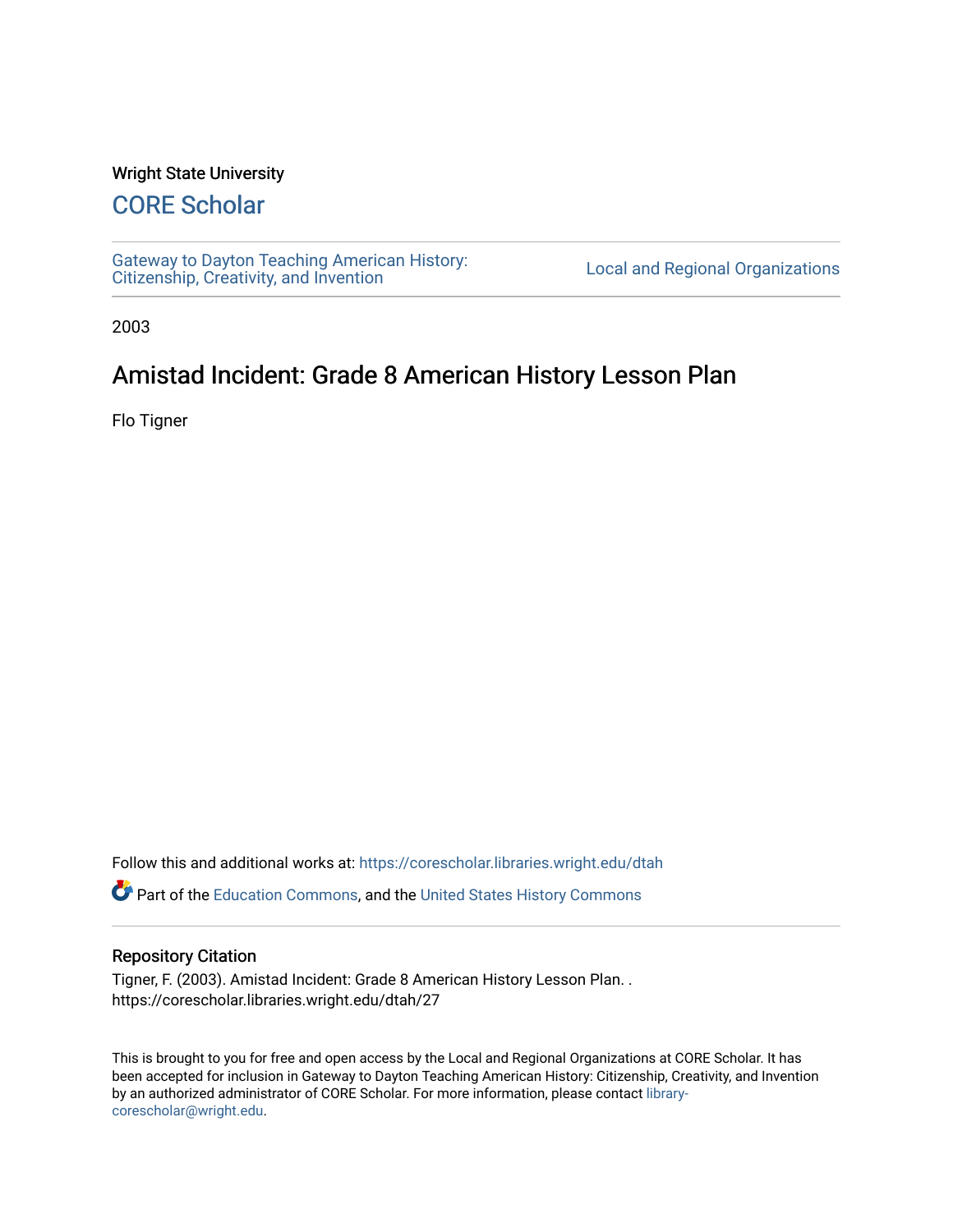

*A N* £ w **bAY** *..z'S* **b Aw AI I** *AJ <!It* ! *K-12 Lesson Plan Template* 



**School:** Roth Middle School **Grade Level:** 8-

**Lesson Plan Title:** Amistad Incident

| <b>Content Area(s)</b>                                    | American History                                                                   |
|-----------------------------------------------------------|------------------------------------------------------------------------------------|
| <b>Learning Objectives)</b>                               | To introduce students to the Amistad Incident.                                     |
|                                                           | To highlight Social pressure on the judicial process and ethical dilemmas that can |
|                                                           | arise in the pursuit of justice.                                                   |
|                                                           | To encourage critical thinking about the value of history.                         |
|                                                           | To examine the role culture differences play in society, and individual lives,     |
|                                                           | through the experiences of Amistad Africans and its supporters.                    |
| <b>Benchmarks for the</b>                                 |                                                                                    |
| <b>Ohio Academic</b>                                      | Social Studies Skills and Methods                                                  |
| <b>Content Standards for</b>                              | People in Societies                                                                |
| <b>Social Studies</b>                                     |                                                                                    |
| <b>Indicators for above</b>                               | Social Studies Skills and Methods: A. Analyze different perspectives on a topic    |
| <b>Benchmarks of the</b>                                  | obtained from a variety of sources.                                                |
| <b>Ohio Academic</b>                                      | 1) Compare accuracy and point of view of fiction and nonfiction sources of a       |
| <b>Content Standards for</b>                              | particular era or event.                                                           |
| <b>Social Studies</b>                                     | People in Societies: B. Analyze examples of interactions between cultural groups   |
|                                                           | and explain the factors that contribute to cooperation and conflict/2) Describe    |
|                                                           | and explain the social economical and political effects of:                        |
|                                                           | A. Stereotyping and Prejudice                                                      |
|                                                           | <b>B.</b> Racism and Discrimination                                                |
|                                                           | C. Institutionalized Racism and Institutionalized Discrimination                   |
| <b>Preparation for</b>                                    | Students should have some understanding of background information on slavery       |
| <b>Teacher</b> (Historical                                | in North America. They should also understand that other countries had ships       |
| background that teacher must<br>do to prepare for lesson) | sailing across the Atlantic to West Africa for involvement in the slave trade.     |
|                                                           | <b>Understanding Slavery</b>                                                       |
|                                                           | www.school.discovery.com/schooladventures/slavery                                  |
|                                                           | A Journey from Slavery to Freedom                                                  |
|                                                           |                                                                                    |
|                                                           | http://www.cwpost.liunet.edu/cwis/cwp/library/aaslavry.htm                         |
|                                                           | The British Transatlantic Slave Trade                                              |
|                                                           | http://www.pickeringchatto.com/transatlantic                                       |
|                                                           |                                                                                    |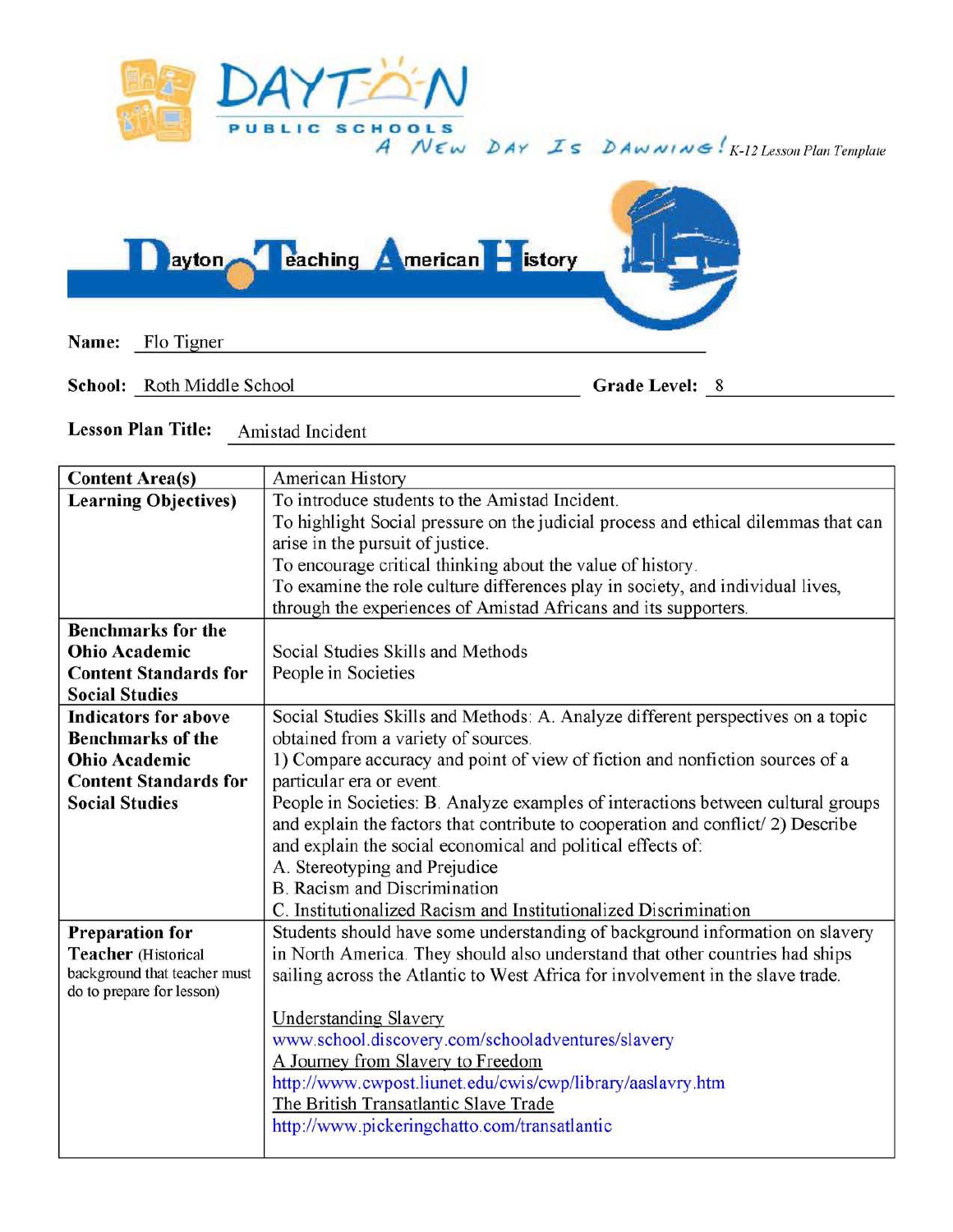

| A NEW DAY IS DAWNING: K-12 Lesson Plan Template                                                                                                                                                                                                                                                                                                    |                                                                                                                                                                                                                                                                                                                                                                                                                                                                                                                                                                                                                                                                                                 |  |
|----------------------------------------------------------------------------------------------------------------------------------------------------------------------------------------------------------------------------------------------------------------------------------------------------------------------------------------------------|-------------------------------------------------------------------------------------------------------------------------------------------------------------------------------------------------------------------------------------------------------------------------------------------------------------------------------------------------------------------------------------------------------------------------------------------------------------------------------------------------------------------------------------------------------------------------------------------------------------------------------------------------------------------------------------------------|--|
| <b>Core Activities (Detail in</b><br>steps with division of time)                                                                                                                                                                                                                                                                                  | 1) Discuss and define with students: abolitionist, revolt, Mende, Supreme Court,<br>human rights, hero and Schooner.<br>2) Read short synopsis of Amistad (See web site below*)<br>3) Use board map to trace route Mendeland to Cuba<br>4) View movie Amistad* http://movie web.com/movies/film.php?1283<br>5) Video conference of Amistad/ Chris Caldwell Dayton Board of Education<br>Technology Department.<br>Allow five 40-45 minute class periods.<br>Chris Caldwell<br>Distance Learning Coordinator<br>Dayton Public Schools<br>$(937) 542 - 3730$<br>$Caldwel(\omega$ dps.k12.oh.us                                                                                                    |  |
| <b>Overview of Student</b><br><b>Activities</b><br>How will you & your<br>students be using technology?<br>What learning strategies<br>will be implemented? (i.e.,<br>independent and or group<br>work)<br>• What products will be<br>developed by students?<br>What skill(s) (Bloom's<br>Taxonomy) is/are used in the<br>$activity(s)?$ (in bold) | Students will be actively involved in daily discussions<br>1) Is Cinque a forgotten hero in our history? Class discussion<br>2) Students will research and write reports on other slave ships such as the<br>Brooks, and the Lord Brigadier. Alex Haley who wrote the book Roots tells the<br>story of his great great grandfather Kunte Kente. Kunte Kente whom was<br>captured along the banks of West Africa and brought to America on the ship Lord<br>Brigadier.*<br>3) Divide students in groups of four. Each group will write a report to present to<br>class on their impression of the Amistad Incident.<br>*Alex Haley<br>http://www.historychannel.com/exhibits/blackhist/0222.html |  |
| <b>Resources/Materials</b><br>List software, websites,<br>references, etc.                                                                                                                                                                                                                                                                         | Lesson Plan on Amistad<br>http://www.adprima.com/social20.htm<br>Amistad Event<br>http://www.amistadresearchcenter.org<br>Amistad video conference two-way interactive communication with other schools<br>on the Amistad incident/ Chris Caldwell Dayton Board Technology Department.<br>Dayton Public Schools Instructional Guide, Eighth Grade Unit 1, The First<br>Global Age, page 25. Lesson Title "The Amistad Case"<br>http://www.archives.gov/digital_classroom/lessons/amistad_case/amistad_case.ht<br>ml                                                                                                                                                                             |  |
| <b>Collaboration/Sharing</b><br>How will this lesson<br>support the inter disciplinary<br>process?<br>How will student products be                                                                                                                                                                                                                 | This lesson can be used with Math and Language Arts. Students can calculate the<br>distance between travel. Students can illustrate the drawings of Cinque and<br>others. They could describe how they felt about the movie and actual reading<br>documentations. Language Arts: the Africans spoke different languages students                                                                                                                                                                                                                                                                                                                                                                |  |